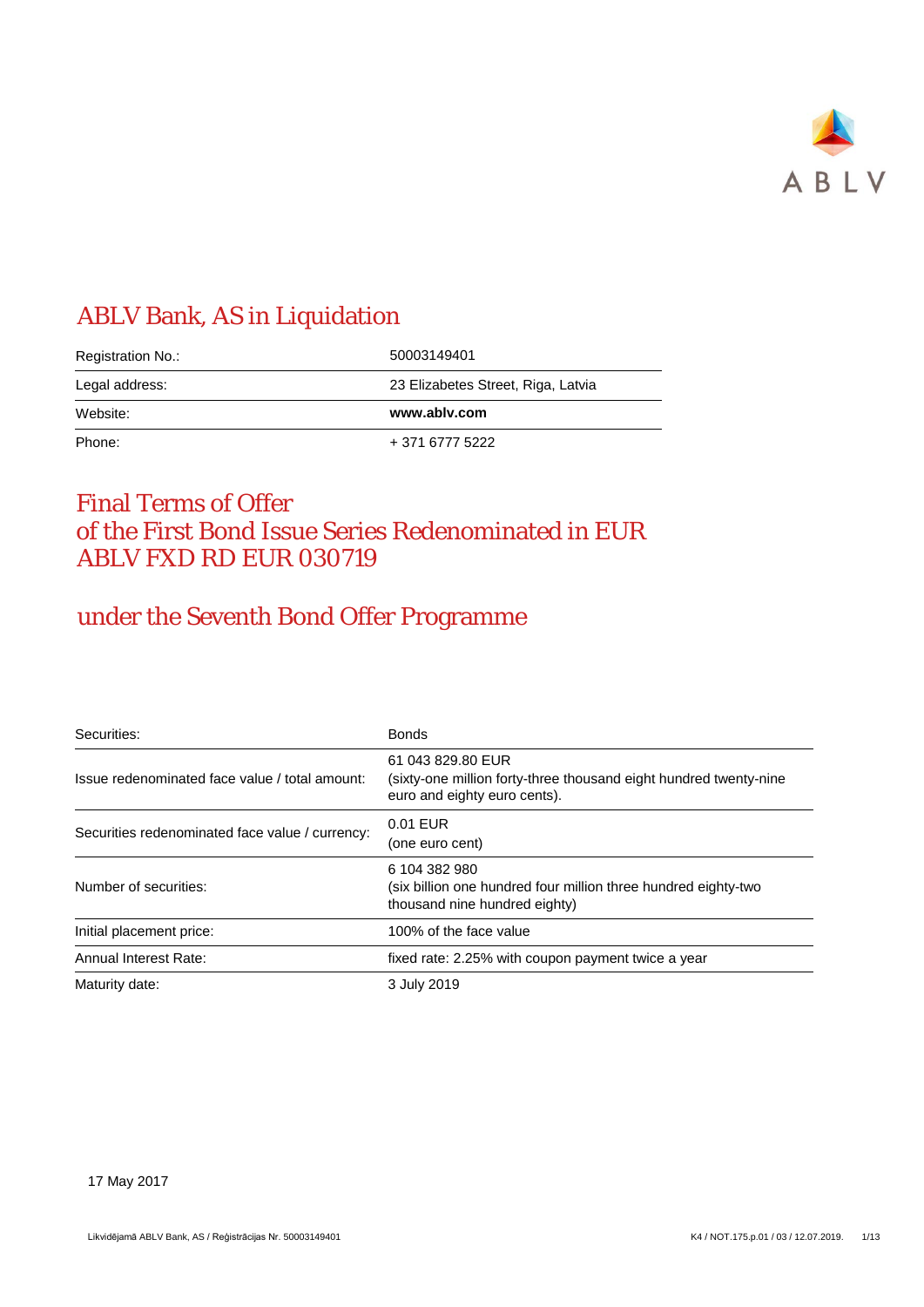#### TABLE OF CONTENTS

| 1.             |                                                                                               |  |
|----------------|-----------------------------------------------------------------------------------------------|--|
| 2.             |                                                                                               |  |
| 3 <sub>1</sub> | Information about the First Bond Issue Series Redenominated in EUR - ABLV FXD RD EUR 030719 3 |  |
| 4.             |                                                                                               |  |
| 5.             |                                                                                               |  |
| 6.             |                                                                                               |  |
| 7.             |                                                                                               |  |
| 8.             |                                                                                               |  |
| 9.             |                                                                                               |  |
| 10.            |                                                                                               |  |

Appendixes include the Bond issue summary and the sample order form to be submitted by the Investor to conclude the financial instruments transaction.

Appendix 1: Bond issue summary.

Appendix 2: "Financial Instrument' Trade Order" form.

The Final Terms are prepared in accordance with the requirements of paragraph 4 of article 5 of the Directive 2003/71/EC of the European Parliament and of the Council.

The Final Terms shall be read together with ABLV Bank, AS in liquidation Base Prospectus of the Seventh Bond Offer Programme. The Base Prospectus is published at the Issuer's website **www.ablv.com**. Full information on the Issuer and the Bond issue can be only obtained reading the Base Prospectus together with the Final Terms. The Bond issue summary is appended to these Final Terms.

#### **Notice**

Before making a decision on investing in the Bonds, any Investor shall independently and, if necessary, engaging an advisor, generally assess the information provided in the Base Prospectus and these Final Terms.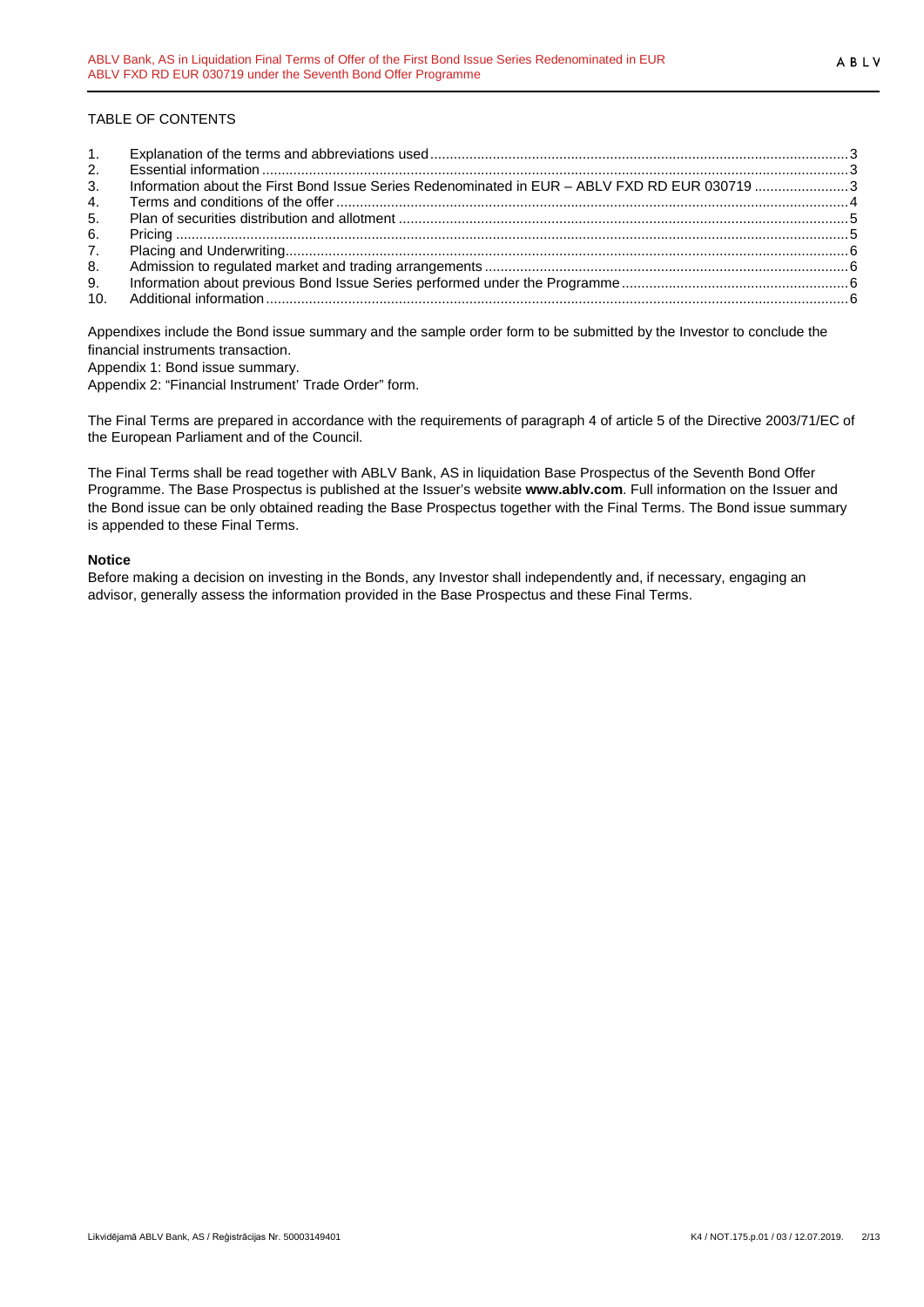#### <span id="page-2-0"></span>**1. Explanation of the terms and abbreviations used**

**First Bond Issue Series Redenominated in EUR** or **ABLV FXD RD EUR 030719** – the Bonds that are issued pursuant to ABLV Bank, AS in liquidation Base Prospectus of the Seventh Bond Offer Programme and these Final Terms of Offer.

**Note:** the other terms and abbreviations used correspond to those included in the Base Prospectus.

#### <span id="page-2-1"></span>**2. Essential information**

2.1. Interest of natural and legal persons involved in the issue/ offer N/A

#### 2.2. Reasons for the offer

Objective of the First Bond Issue Series Redenominated in EUR shall be raising of funds that the Issuer will use for financing its operating activities, including without limitation:

- improvement of the ABLV Bank, AS in liquidation assets' and liabilities' distribution into maturity bands;
- increase and maintenance of the liquidity level required for activities of ABLV Bank, AS in liquidation.

#### <span id="page-2-2"></span>**3. Information about the First Bond Issue Series Redenominated in EUR – ABLV FXD RD EUR 030719 (under the Seventh Bond Offer Programme)**

| Issuer:                                             | ABLV Bank, AS in liquidation                                                                                                                             |
|-----------------------------------------------------|----------------------------------------------------------------------------------------------------------------------------------------------------------|
| Securities:                                         | <b>Bonds</b>                                                                                                                                             |
| ISIN:                                               | LV0000880060                                                                                                                                             |
| Type of securities:                                 | In bearer form                                                                                                                                           |
| Class of securities:                                | Without restraint on alienation                                                                                                                          |
| Collateral:                                         | Not secured with pledge                                                                                                                                  |
| Depository:                                         | Nasdaq CSD SE                                                                                                                                            |
|                                                     | Stock Exchange Nasdaq Riga                                                                                                                               |
| Regulated market:                                   | <b>Baltic Bond List</b>                                                                                                                                  |
| Currency of the Bond issue after<br>redenomination: | EUR (euro)                                                                                                                                               |
| Redenominated face value/total amount of the        | 61 043 829.80 EUR                                                                                                                                        |
| Bond issue:                                         | (sixty-one million forty-three thousand eight hundred twenty-nine euro                                                                                   |
|                                                     | and eighty euro cents)                                                                                                                                   |
| Bond redenominated Face Value:                      | 0.01 EUR                                                                                                                                                 |
|                                                     | (one euro cent).                                                                                                                                         |
|                                                     | 6 104 382 980                                                                                                                                            |
| Number of the Bonds:                                | (six billion one hundred four million three hundred eighty-two thousand                                                                                  |
|                                                     | nine hundred eighty)                                                                                                                                     |
| Annual Interest Rate:                               | Fixed: 2.25%                                                                                                                                             |
|                                                     | (two and 25/100 percent)                                                                                                                                 |
| Date of the Interest Income calculation:            | 5 working days before the Interest Income payment date                                                                                                   |
| Frequency and dates of the Interest Income          | Twice a year: on 3 July and 3 January,                                                                                                                   |
| payments:                                           | starting from 3 January 2018, ending on 3 July 2019                                                                                                      |
| Maturity date of the Bonds:                         | 3 July 2019                                                                                                                                              |
|                                                     | • The Issuer shall be entitled to prematurely redeem the part of the<br>Bond issue the initial placement of which was not performed;                     |
| Premature redemption                                | The Issuer shall be entitled to prematurely redeem the Bonds that the                                                                                    |
| (call option):                                      | Issuer purchased in the secondary securities market or acquired                                                                                          |
|                                                     | otherwise in compliance with provisions of the normative acts,<br>provided that normative acts contain no limitations with regard to such<br>redemption. |
| Early repayment claim                               | The Investor shall not be entitled to claim the Face Value and accrued                                                                                   |
| (put option):                                       | interest to be repaid by the Issuer before maturity.                                                                                                     |
| Arrangements for the amortisation of the loan       | N/A                                                                                                                                                      |
| Information on yield                                | Fixed interest rate is set for the Bonds. The Bond yield does not depend<br>on the changes in the base interest rate in the interbank market.            |
| Yield calculation method                            | Pursuant to paragraph 6.9 of the Base Prospectus                                                                                                         |
| Representation of the Investors                     | Pursuant to paragraph 6.15 of the Base Prospectus                                                                                                        |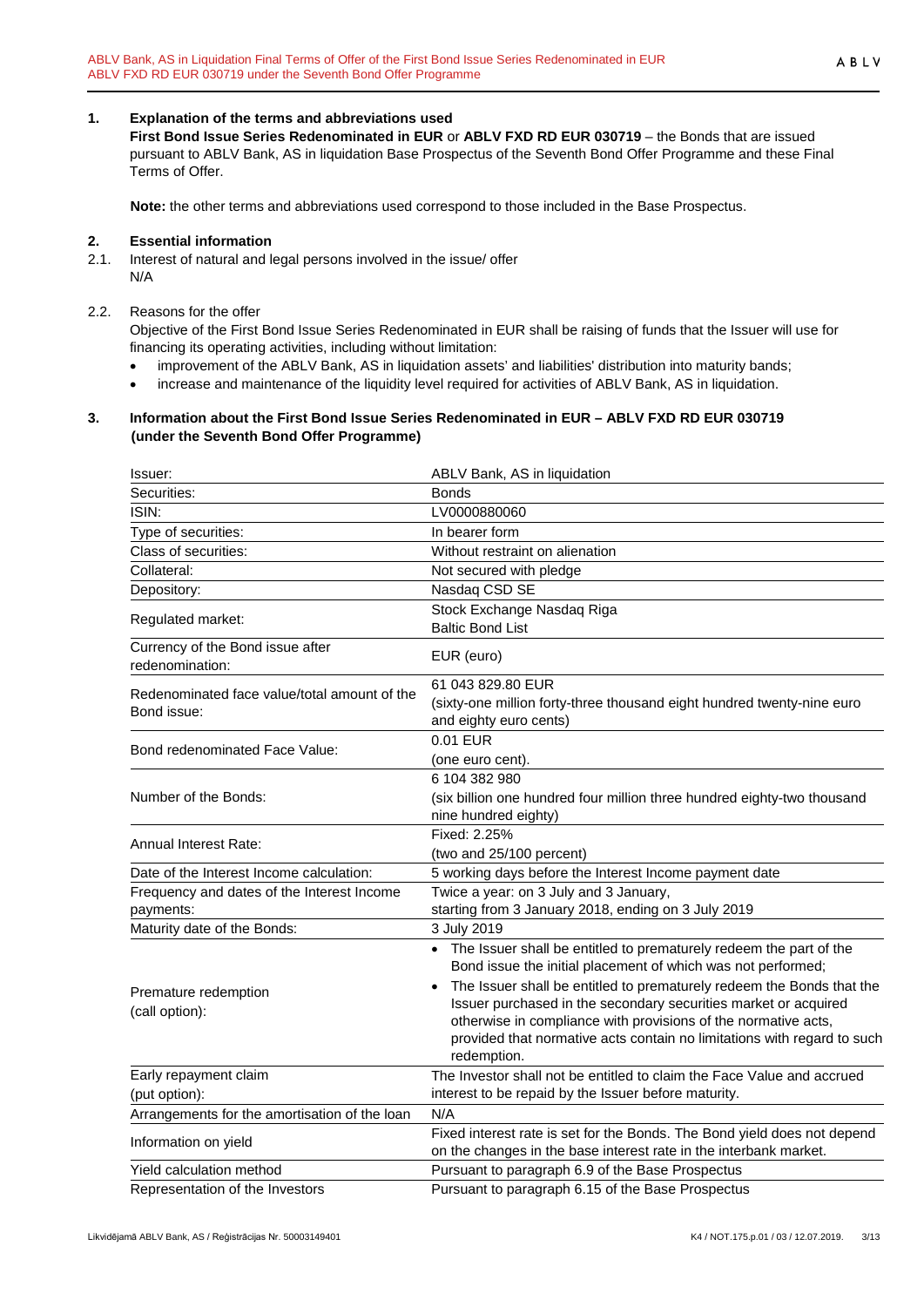|                                          | following decisions of ABLV Bank, AS in liquidation:<br>decision on the bond issue of the extraordinary meeting of<br>shareholders, dated 31 March 2017 (Minutes No. 1, paragraph 5.9);                                                                                 |
|------------------------------------------|-------------------------------------------------------------------------------------------------------------------------------------------------------------------------------------------------------------------------------------------------------------------------|
|                                          | decision of the Board on approving the Base Prospectus of the<br>Seventh Bond Offer Programme, dated 24 April 2017 (Minutes No.<br>$V-24$ , paragraph 1);                                                                                                               |
| Decisions on the Bond issue              | decision of the Board on the Base Prospectus of the Seventh Bond<br>Offer Programme including recommendations of the Financial and<br>Capital Market Commission, dated 9 May 2017 (Minutes No. V-26,<br>paragraph 1);                                                   |
|                                          | decision of the Board on approval of ABLV Bank, AS in liquidation<br>Final Terms of Offer of the First Bond Issue Series Redenominated in<br>EUR - ABLV FXD RD EUR 030719 under the Seventh Bond Offer<br>Programme, dated 17 May 2017 (Minutes No. V-31, paragraph 1). |
| Issue date:                              | 3 July 2017                                                                                                                                                                                                                                                             |
| Public offer start date:                 | Not later than on 22 May 2017, the information shall be published at the<br>Issuer's website www.ably.com<br>The public offer start date is 25 May 2017                                                                                                                 |
| Public offer end date:                   | 26 June 2017                                                                                                                                                                                                                                                            |
| Decision on concluding the transactions: | Pursuant to paragraph 9.4 of the Base Prospectus, the decision on<br>concluding the transactions will be made on 29 June 2017                                                                                                                                           |
| Settlement date:                         | 3 July 2017                                                                                                                                                                                                                                                             |

The Bonds are issued and public offering is performed pursuant to the

<sup>1</sup> Before the end of the public offer period, but not later than 4 (four) working days prior to the public offer end date, the Issuer may increase the Issue Series size. If amendments to the Final Terms are made, those shall be published in the same way as the Final Terms.

For the purposes of the Base Prospectus and these Final Terms, the Issuer shall be an institution that borrows funds by issuing the Bonds.

# <span id="page-3-0"></span>**4. Terms and conditions of the offer**

4.1. Initial placement process

The initial placement process is described in paragraphs 9.3 and 9.4 of the Base Prospectus. The total redenominated amount of the Issue is equal to 61 043 829.80 EUR (sixty-one million forty-three thousand eight hundred twenty-nine euro and eighty euro cents).

The public offer start date is 25 May 2017.

A representative of the Investment Company or the Investor itself, provided it has a financial instruments account opened with ABLV Bank, AS in liquidation, shall submit an order to the Issuer, using the sample form "Financial Instruments' Trade Order" appended hereto, on working days from 08:30 till 18:30. The order may also be submitted electronically, using a corresponding order form in ABLV Bank, AS in liquidation Internetbank.

The public offer end date shall be 26 June 2017. Orders shall be accepted by ABLV Bank, AS in liquidation till the end of the working day, i.e., 18:30, or electronically – till the end of the day, i.e., 23:59.

Information about the order submission can be obtained:

- by phone:  $+371\,6700\,2777$
- via e-mail: **ibas@ablv.com**

The orders submitted to the Issuer may not be altered or revoked.

- 4.2. A description of the possibility to reduce subscriptions and the manner for refunding excess amount paid by applicants N/A
- 4.3. Details of the minimum and/or maximum amount of application Pursuant to paragraph 9.3 of the Base Prospectus, maximum number of the Bonds that a single Investor may apply for is not set. The Investor may not apply for purchasing less than 1 (one) Bond.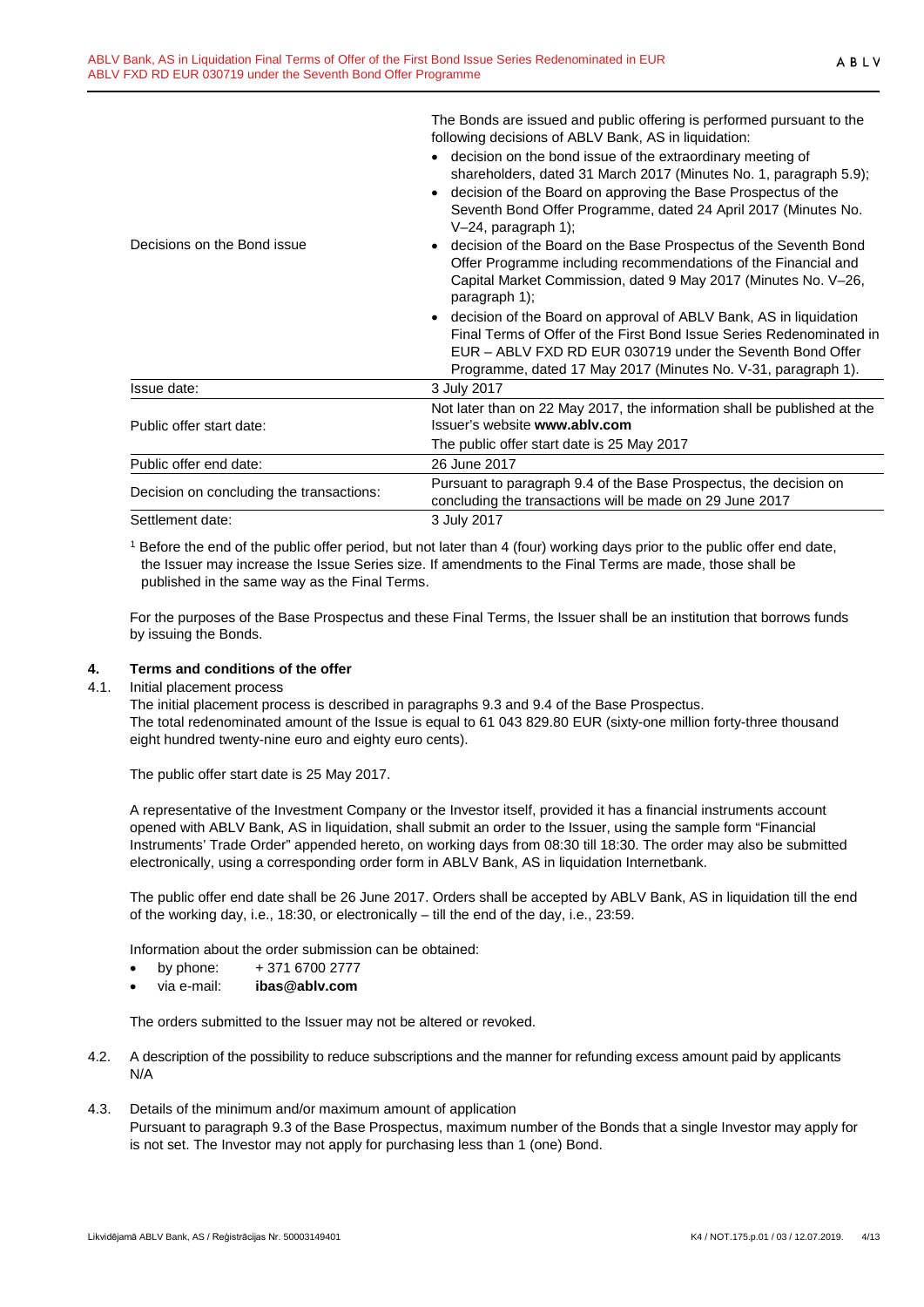### 4.4. Settlement process

Within this Bond Issue Series, settlement under initial placement transactions shall be performed as follows:

- not applying the DVP principle, if agreed so by the underwriter and the Investor, or
- applying the DVP principle, regulated by the respective LCD rules On DVP Settlement for OTC Transactions.

If the transaction parties agree on not applying the DVP principle, the moment of the Bonds' delivery and the moment of payment may be different. The Investor shall ensure funds in the respective account on the day agreed upon by the transaction parties, whereas the Bonds shall be credited to the Investor's account on the day agreed upon by the transaction parties.

DVP shall be executed on the T+2 day, where "T" stands for the day of concluding the Bond purchase transaction, and "2" is the 2nd (second) working day after the day of concluding the Bond purchase transaction.

The day of concluding the transaction shall be the day of making the decision on concluding the transaction – for this Series it is set to be 29 June 2017.

The settlement date shall be 3 July 2017.

#### 4.5. Information about results

Pursuant to paragraph 9.6 of the Base Prospectus, information on the initial placement results will be published at the Issuer's website **www.ablv.com** within 10 (ten) working days after the public offer end date.

4.6. The procedure for the exercise of any right of pre-emption, the negotiability of subscription rights and the treatment of subscription rights not exercised. N/A

#### <span id="page-4-0"></span>**5. Plan of securities distribution and allotment**

- 5.1. Offering the Bonds simultaneously in the markets of two or more countries N/A
- 5.2. Notification to applicants of the Bond amount allotted The Bank shall send a confirmation of the concluded transaction to the Investor, following the procedure set forth in ABLV Capital Markets, IBAS, General Terms of Business. The General Terms of Business are available at the Issuer's website **[www.ablv.com](http://www.ablv.com/)**.

#### <span id="page-4-1"></span>**6. Pricing**

- 6.1. Initial placement price of a Bond Initial placement price of a Bond is set to be 100% of the Bond's face value. The Bond's redenominated face value is EUR 0.01 (one euro cent).
- 6.2. Pricing method

ABLV Bank, AS in liquidation Board will determine the Bonds' price depending on the situation in secondary market of similar securities then present and, in particular, based on evaluation of the demand in the securities market and yield of comparable market instruments. The price determined by ABLV Bank, AS in liquidation for the Bond Issue Series shall be the same for all Investors and shall remain constant throughout the whole initial placement period.

6.3. Application of expenses and taxes

Purchasing the Bonds during the initial placement period, the Investor will have to transfer just set Bond sale price to the Issuer for each Bond unit being purchased.

Additional expenses under the transaction, which might include, without limitation, fees for account opening, for transaction conclusion and execution, may vary in different Investment Companies, and the Investor can find those out in the respective Investment Company engaged by the Investor in concluding the Bonds' purchase transaction as intermediary. ABLV Bank, AS in liquidation will not receive the said fees and payments charged by other Investment Companies and shall not be responsible for those additional expenses.

The Issuer shall be responsible for withholding and payment of taxes in compliance with the procedures and amount stated in the Republic of Latvia normative acts. The Issuer shall not be responsible for payment of taxes where the Republic of Latvia normative acts do not stipulate the Issuer's duty to assess and withhold the tax amount before making Interest Income payments.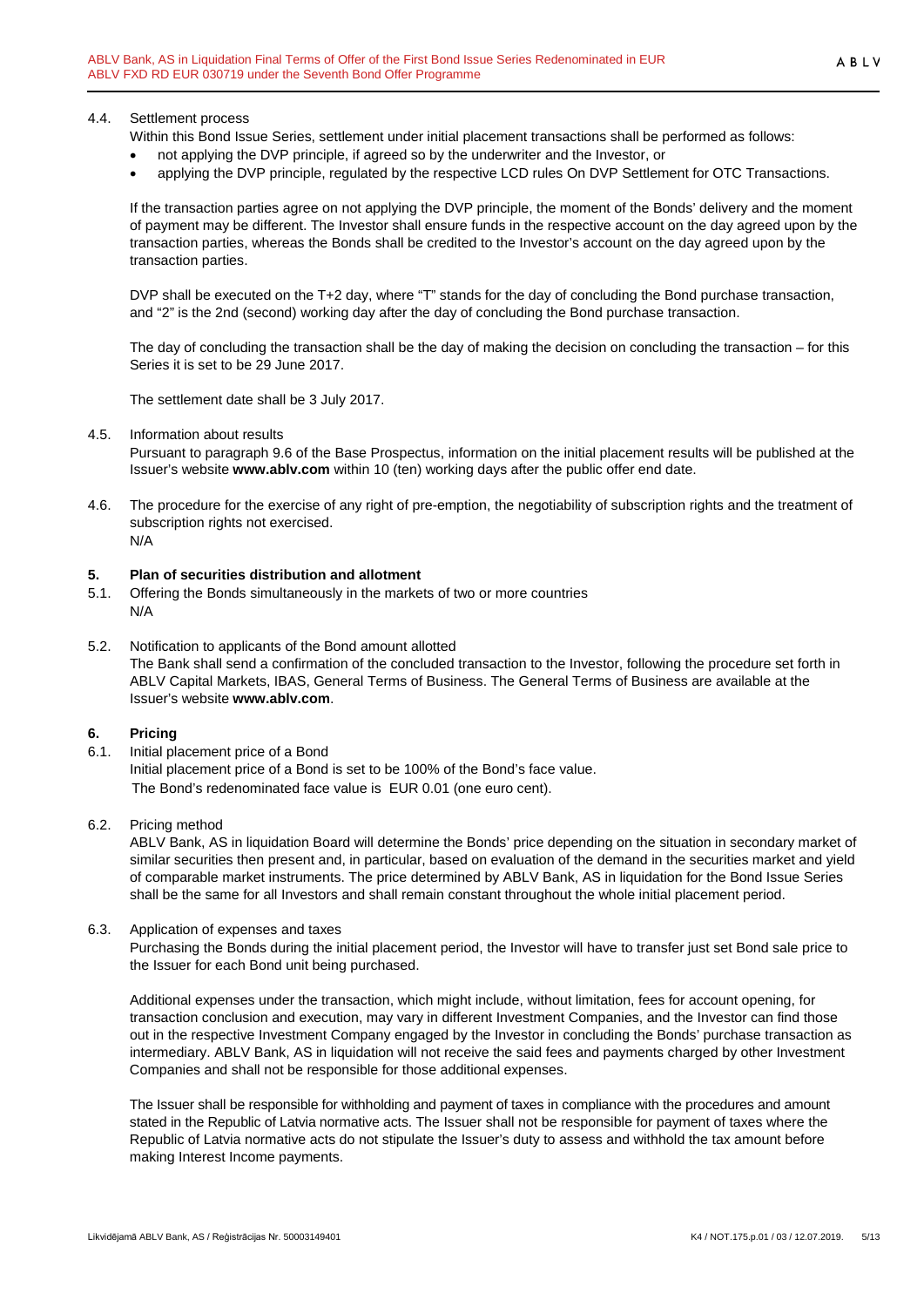#### <span id="page-5-0"></span>**7. Placing and Underwriting**

- 7.1. Offer coordinator N/A
- 7.2. Depository Joint stock company Latvian Central Depository, legal address: 1 Vaļņu Street, Riga, Latvia.
- 7.3. Entities agreeing to underwrite the issue N/A
- 7.4. Time of reaching the underwriting agreement N/A

# <span id="page-5-1"></span>**8. Admission to regulated market and trading arrangements**

- Term and conditions of admission to regulated market Pursuant to paragraph 10.1 of the Base Prospectus, application for admitting the Bonds to the regulated market will be prepared in accordance with the Stock Exchange requirements and submitted within 3 (three) months after the end of the initial placement at the latest.
- 8.2. Regulated market Stock Exchange Nasdaq Riga, Baltic Bond List.
- 8.3. Entities which have a firm commitment to act as intermediaries in secondary trading, providing liquidity through bid and offer rates and description of the main terms of their commitment N/A

#### <span id="page-5-2"></span>**9. Information about previous Bond Issue Series performed under the Programme**

- Three issues performed under ABLV Bank, AS in liquidation Second Offer Programme,
- Three issues performed under ABLV Bank, AS in liquidation Third Offer Programme,
- One issue performed under ABLV Bank, AS in liquidation Fourth Offer Programme,
- Seven issues performed under ABLV Bank, AS in liquidation Fifth Offer Programme and
- Seven issues performed under ABLV Bank, AS in liquidation Sixth Offer Programme

have been included in the Baltic Bond List of the Stock Exchange Nasdaq Riga regulated markets.

Simultaneously with the First Bond Issue Series Redenominated in EUR, the following public offering is performed under the Seventh Bond Offer Programme First Bond Issue Series in EUR – ABLV FXD EUR 030719 – straight 2 year bonds. The Final Terms of this issue is available at ABLV Bank, AS in liquidation website **www.ablv.com.**

The Investors can find the information about issues performed under the Second, Third, Fourth, Fifth, Sixth and Seventh Offer Programmes and their Final Terms at ABLV Bank, AS in liquidation website **[www.ablv.com](http://www.ablv.com/)**.

#### <span id="page-5-3"></span>**10. Additional information**

- 10.1. Advisors connected with the Bond issue N/A
- 10.2. Information about the Bond issue provided by third parties N/A
- 10.3. Credit ratings assigned to the Bonds N/A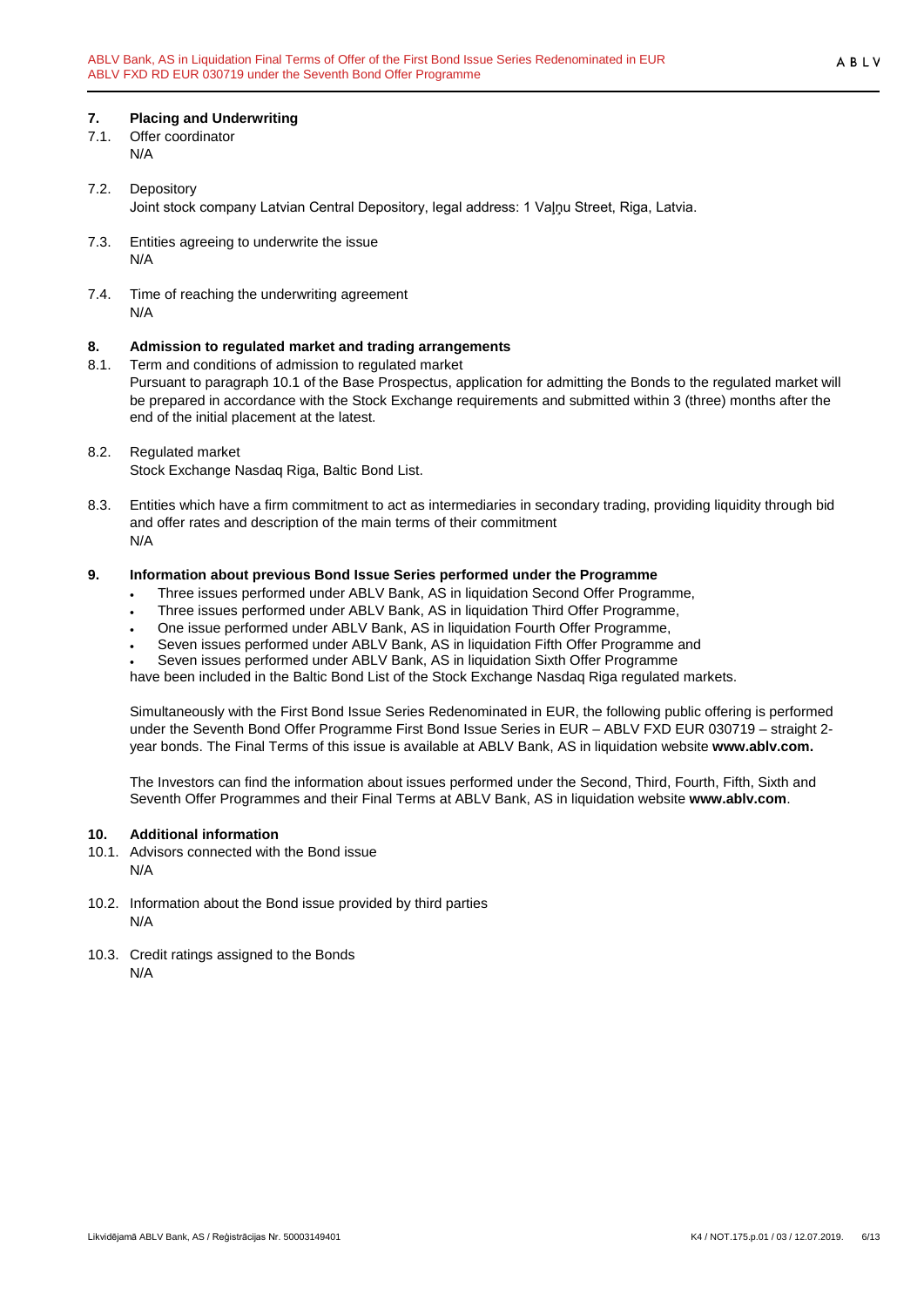The Final Terms were approved at the session of the Liquidation Committee of ABLV Bank, AS in liquidation on 20 August 2018.

| Name, surname      | <b>Position held</b> | <b>Signature</b> |  |
|--------------------|----------------------|------------------|--|
| Arvīds Kostomārovs | Liquidator           |                  |  |
| Elvijs Vēbers      | Liquidator           |                  |  |
| Andris Kovaļčuks   | Liquidator           |                  |  |
| Eva Berlaus        | Liquidator           |                  |  |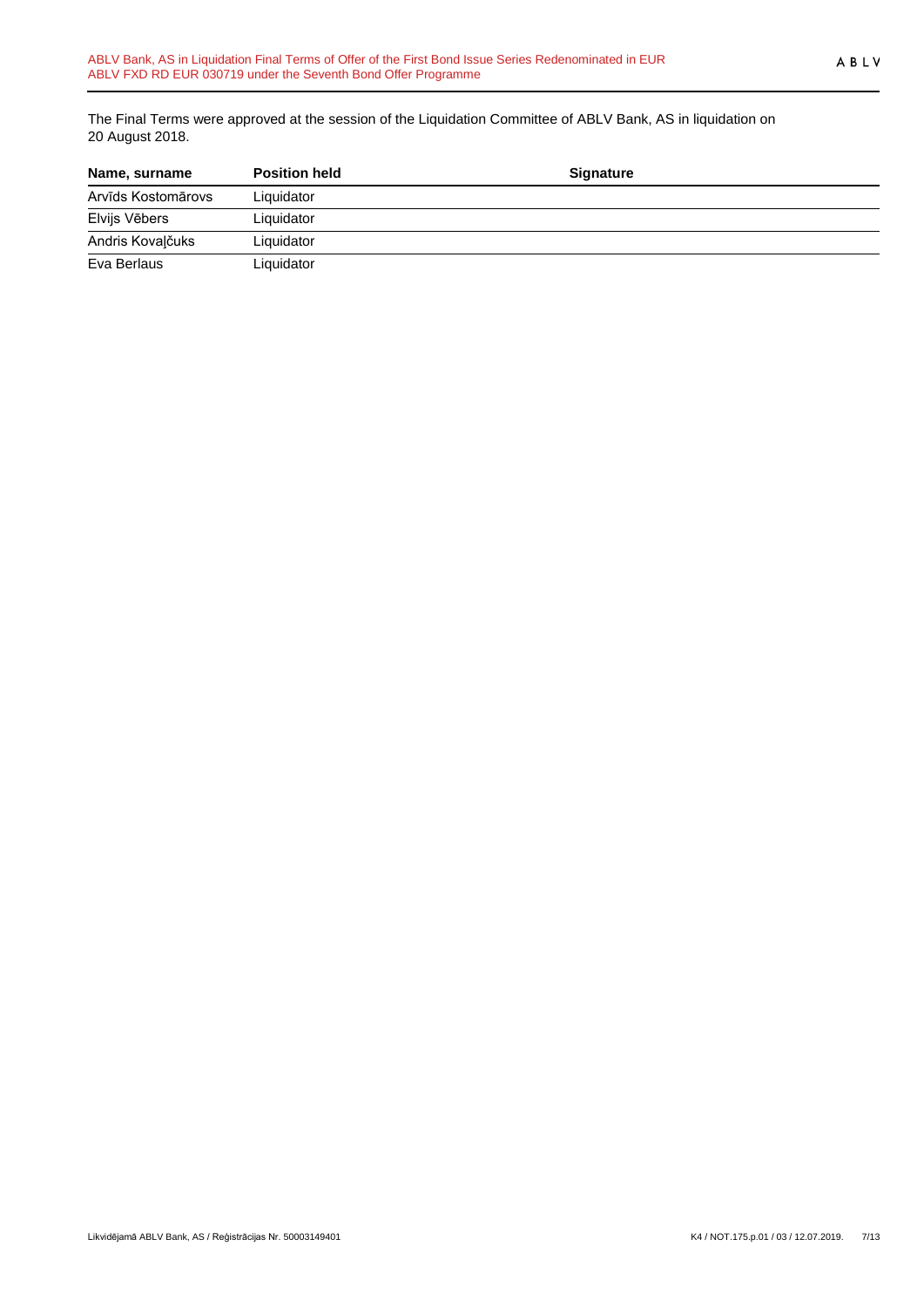Appendix 1

ABLV

#### **Section A. Introduction and warnings**

The summary shall be deemed the introduction of the Base Prospectus.

Any decision on investing in the Bonds shall be based on the Investor's judgement on the whole Base Prospectus and the respective Final Terms of the Bond issue.

Should any claim be lodged to a court regarding the information provided in the Base Prospectus, if necessary, the Investor lodging the claim to a court in accordance with normative acts of the respective member state shall cover the

A.1 costs of translating the Base Prospectus before the proceedings are initiated. The persons responsible for the information provided in the Base Prospectus, including persons that translated the same and applied for its notification, may be held civilly liable only where the summary is misleading, inaccurate, or inconsistent with other sections of the Base Prospectus, or fails to provide the most essential information that would aid the Investors when considering whether to invest in the Bonds.

 $A.2 N/A$ 

#### **Section B. Issuer**

| B.1  | Legal and commercial<br>name of the Issuer                                                                                                    | ABLV Bank, AS in liquidation.                                                                                                                                                                                                                                                                                                            |  |
|------|-----------------------------------------------------------------------------------------------------------------------------------------------|------------------------------------------------------------------------------------------------------------------------------------------------------------------------------------------------------------------------------------------------------------------------------------------------------------------------------------------|--|
| B.2  | The domicile and<br>legal form of the<br>Issuer, the legislation<br>under which the<br>Issuer operates and<br>its country of<br>incorporation | ABLV Bank, AS in liquidation is a joint stock company registered in the Republic of Latvia, which<br>carries out its operations in accordance with the Republic of Latvia legal acts, the European<br>Union normative acts, and the issued licence that allows rendering all financial services stated in<br>the Credit Institution Law. |  |
|      | $B.3 - B.4.a$                                                                                                                                 | N/A                                                                                                                                                                                                                                                                                                                                      |  |
| B.4b | Description of any<br>known trends<br>affecting the Issuer<br>and the industries in<br>which it operates                                      | As at the day of producing the Final Terms, there is no information on any detected trends,<br>events, claims, or obligations that might have significant negative effect on further operations of<br>ABLV Bank, AS in liquidation or the Republic of Latvia credit institution sector.                                                  |  |
|      |                                                                                                                                               | The information provided in the table below completely matches that presented in                                                                                                                                                                                                                                                         |  |

The information provided in the table below completely matches that presented in ABLV Bank, AS in liquidation consolidated report for the year 2016.

|     |                                       |    | Nº Company                                             | Country<br>Οf<br>incorpo-<br>ration | Registration<br>number | <b>Business profile</b>             | Share in<br>capital<br>(%) | Share in<br>the the entity's<br>entity's capital with<br>voting<br>rights (%) |
|-----|---------------------------------------|----|--------------------------------------------------------|-------------------------------------|------------------------|-------------------------------------|----------------------------|-------------------------------------------------------------------------------|
|     |                                       |    | ABLV Bank, AS                                          | LV                                  | 50003149401            | <b>Financial services</b>           | 100                        | 100                                                                           |
|     |                                       | 2. | ABLV Bank Luxembourg, S.A.                             | LU                                  | B 162048               | <b>Financial services</b>           | 100                        | 100                                                                           |
|     |                                       | 3. | <b>ABLV Consulting Services, AS</b>                    | LV                                  | 40003540368            | Consulting<br>services              | 100                        | 100                                                                           |
| B.5 | Issuer's position within<br>the group | 4. | <b>ABLV Advisory Services, SIA</b>                     | LV                                  | 40103964811            | Consulting<br>services              | 100                        | 100                                                                           |
|     |                                       | 5. | <b>ABLV Corporate Services</b><br>Holding Company, SIA | LV                                  | 40103799987            | Holding company                     | 100                        | 100                                                                           |
|     |                                       | 6. | ABLV Corporate Services, SIA                           | LV                                  | 40103283479            | Consulting<br>services              | 100                        | 100                                                                           |
|     |                                       | 7. | <b>ABLV Corporate Services, LTD</b>                    | CY                                  | HE273600               | Consulting<br>services              | 100                        | 100                                                                           |
|     |                                       | 8. | <b>ABLV Capital Markets, IBAS</b>                      | LV                                  | 40003814705            | <b>Financial services</b>           | 90                         | 100                                                                           |
|     |                                       | 9. | ABLV Asset Management, IPAS                            | LV                                  | 40003814724            | <b>Financial services</b>           | 90                         | 100                                                                           |
|     |                                       |    | 10. PEM, SIA                                           | LV                                  | 40103286757            | Investment<br>project<br>management | 51                         | 51                                                                            |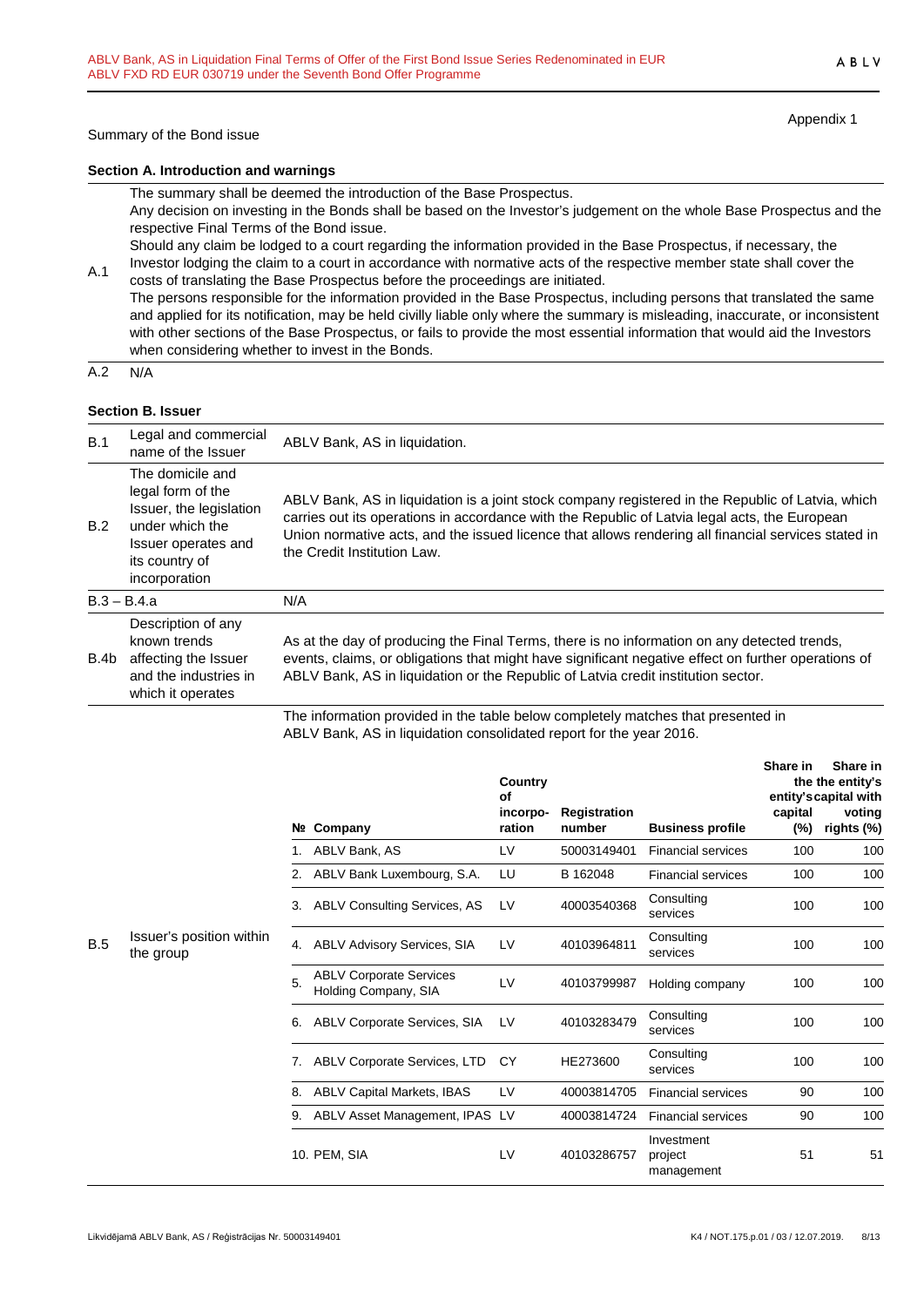|     |                                             | Country<br>οf      |                        |                                                                    | Share in       | Share in<br>the the entity's<br>entity's capital with |
|-----|---------------------------------------------|--------------------|------------------------|--------------------------------------------------------------------|----------------|-------------------------------------------------------|
|     | Nº Company                                  | incorpo-<br>ration | Registration<br>number | <b>Business profile</b>                                            | capital<br>(%) | voting<br>rights (%)                                  |
|     | 11. PEM 1, SIA                              | LV                 | 40103551353            | Wholesale trade<br>services of other<br>machinery and<br>equipment | 51             | 51                                                    |
| 12. | <b>ABLV Private Equity Fund</b><br>2010, KS | LV                 | 40103307758            | Investment<br>activities                                           |                |                                                       |
|     | 13. New Hanza Capital, AS                   | LV                 | 50003831571            | Holding company                                                    | 88             | 88                                                    |
|     | 14. NHC 1, SIA                              | LV                 | 50103247681            | Investments in<br>real estate                                      | 88             | 88                                                    |
|     | 15. NHC 2, SIA                              | LV                 | 40103963977            | Investments in<br>real estate                                      | 88             | 88                                                    |
|     | 16. NHC 3, SIA                              | LV                 | 50103994841            | Investments in<br>real estate                                      | 88             | 88                                                    |
|     | 17. NHC 4, SIA                              | LV                 | 40203032424            | Investments in<br>real estate                                      | 88             | 88                                                    |
|     | 18. NHC 5, SIA                              | LV                 | 50203032411            | Investments in<br>real estate                                      | 88             | 88                                                    |
|     | 19. NHC 6, SIA                              | LV                 | 40203032439            | Investments in<br>real estate                                      | 88             | 88                                                    |
|     | 20. Pillar, SIA                             | LV                 | 40103554468            | Holding company                                                    | 100            | 100                                                   |
|     | 21. Pillar Holding Company, KS              | LV                 | 40103260921            | Holding company                                                    | 100            | 100                                                   |
|     | 22. Pillar 3, SIA                           | LV                 | 40103193067            | Real estate<br>transactions                                        | 100            | 100                                                   |
|     | 23. Pillar 4 & 6, SIA                       | LV                 | 40103210494            | Real estate<br>transactions                                        | 100            | 100                                                   |
|     | 24. Pillar 7 & 8, SIA                       | LV                 | 40103240484            | Real estate<br>transactions                                        | 100            | 100                                                   |
|     | 25. Pillar 9, SIA                           | LV                 | 40103241210            | Real estate<br>transactions                                        | 100            | 100                                                   |
|     | 26. Pillar 11, SIA                          | LV                 | 40103258310            | Real estate<br>transactions                                        | 100            | 100                                                   |
|     | 27. Pillar 2, 12 & 14, SIA                  | LV                 | 50103313991            | Real estate<br>transactions                                        | 100            | 100                                                   |
|     | 28. Pillar 18, SIA                          | LV                 | 40103492079            | Real estate<br>transactions                                        | 100            | 100                                                   |
|     | 29. Pillar 19, SIA                          | LV                 | 40103766952            | Real estate<br>transactions                                        | 100            | 100                                                   |
|     | 30. Pillar 20, SIA                          | LV                 | 40103903056            | Real estate<br>transactions                                        | 100            | 100                                                   |
|     | 31. Pillar 21, SIA                          | LV                 | 40103929286            | Real estate<br>transactions                                        | 100            | 100                                                   |
|     | 32. Pillar 22, SIA                          | LV                 | 50103966301            | Real estate<br>transactions                                        | 100            | 100                                                   |
|     | 33. Pillar Management, SIA                  | LV                 | 40103193211            | Real estate<br>management and<br>administration                    | 100            | 100                                                   |
|     | 34. Pillar RE Services, SIA                 | LV                 | 40103731804            | Parking<br>management                                              | 100            | 100                                                   |
|     | 35. Pillar Contractor, SIA                  | LV                 | 40103929498            | Management and<br>coordination of<br>construction<br>processes     | 100            | 100                                                   |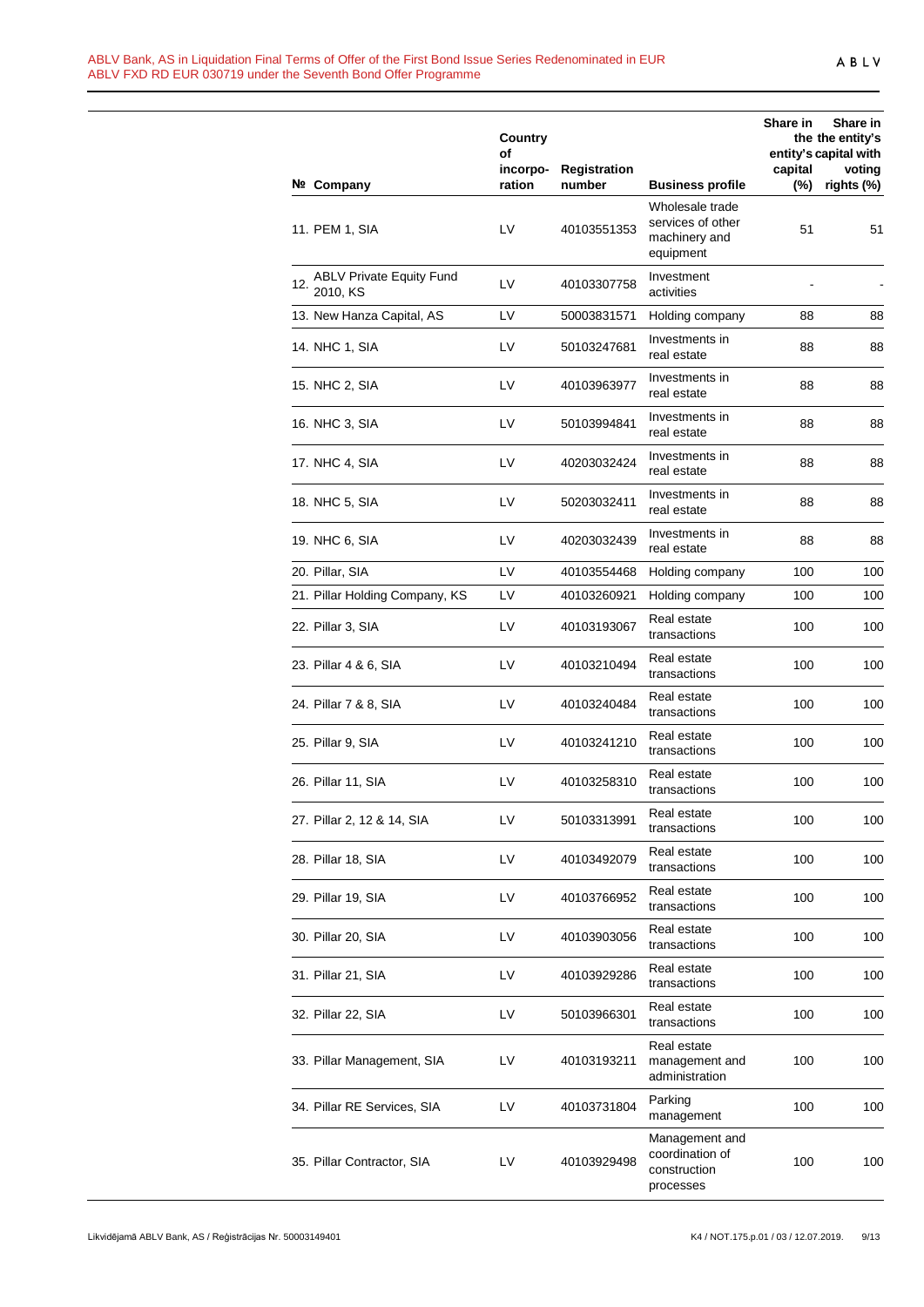|             |                                                                                                                                | Nº Company                                                                                                                                                                                  | Country<br>οf<br>incorpo-<br>ration | Registration<br>number | <b>Business profile</b>                   | Share in<br>capital<br>$(\%)$ | Share in<br>the the entity's<br>entity's capital with<br>voting<br>rights (%) |
|-------------|--------------------------------------------------------------------------------------------------------------------------------|---------------------------------------------------------------------------------------------------------------------------------------------------------------------------------------------|-------------------------------------|------------------------|-------------------------------------------|-------------------------------|-------------------------------------------------------------------------------|
|             |                                                                                                                                | 36. Pillar Architekten, SIA                                                                                                                                                                 | LV                                  | 40103437217            | Designing and<br>designers<br>supervision | 100                           | 100                                                                           |
|             |                                                                                                                                | 37. Pillar Development, SIA                                                                                                                                                                 | LV                                  | 40103222826            | Infrastructure<br>maintenance             | 100                           | 100                                                                           |
|             |                                                                                                                                | 38. Pillar Utilities, SIA                                                                                                                                                                   | LV                                  | 40103693339            | Infrastructure<br>management              | 100                           | 100                                                                           |
|             |                                                                                                                                | 39. ABLV Building Complex, SIA                                                                                                                                                              | LV                                  | 40203037667            | Investments in<br>real estate             | 100                           | 100                                                                           |
| $B.6 - B.8$ |                                                                                                                                | N/A                                                                                                                                                                                         |                                     |                        |                                           |                               |                                                                               |
| <b>B.9</b>  | Profit forecast and<br>assessment                                                                                              | ABLV Bank, AS in liquidation made no profit forecasts for the following periods of operations.                                                                                              |                                     |                        |                                           |                               |                                                                               |
| B.10        | Reservations in the<br>audit report on the<br>financial information                                                            | ABLV Bank, AS in liquidation audited financial report for the year 2016 contains no<br>reservations.                                                                                        |                                     |                        |                                           |                               |                                                                               |
| <b>B.11</b> |                                                                                                                                | N/A                                                                                                                                                                                         |                                     |                        |                                           |                               |                                                                               |
|             |                                                                                                                                | <b>Performance indicators</b>                                                                                                                                                               |                                     |                        | 2015                                      |                               | 2016                                                                          |
|             |                                                                                                                                | <b>Financial indicators, EUR'000</b>                                                                                                                                                        |                                     |                        |                                           |                               |                                                                               |
|             |                                                                                                                                | Operating income                                                                                                                                                                            |                                     |                        | 126 319                                   |                               | 141 875                                                                       |
|             |                                                                                                                                | Operating expense                                                                                                                                                                           |                                     |                        | 51 933                                    |                               | 59 914                                                                        |
|             |                                                                                                                                | Profit or loss before taxes                                                                                                                                                                 |                                     |                        | 74 563                                    |                               | 81 961                                                                        |
|             | Selected historical key                                                                                                        | Balance sheet data, EUR'000                                                                                                                                                                 |                                     |                        |                                           |                               |                                                                               |
|             | financial information<br>and any changes to it                                                                                 | Assets                                                                                                                                                                                      |                                     |                        | 4 928 121                                 |                               | 3 849 586                                                                     |
| <b>B.12</b> | since the date of the                                                                                                          | Deposits                                                                                                                                                                                    |                                     |                        | 3793192                                   |                               | 2 901 824                                                                     |
|             | last published audited                                                                                                         | Loans                                                                                                                                                                                       |                                     |                        | 873 499                                   |                               | 1 012 146                                                                     |
|             | financial reports                                                                                                              | Shareholders' equity                                                                                                                                                                        |                                     |                        | 281 453                                   |                               | 321 802                                                                       |
|             |                                                                                                                                | ABLV Bank, AS in liquidation forecasts contain no adverse changes since the date of its last<br>published audited financial report.                                                         |                                     |                        |                                           |                               |                                                                               |
|             |                                                                                                                                | There are no significant changes in the financial or trading position of ABLV Bank, AS in<br>liquidation detected subsequent to the period covered by the historical financial information. |                                     |                        |                                           |                               |                                                                               |
| B.13        | Events particular to the<br>Issuer which are to a<br>material extent relevant<br>to the evaluation of the<br>Issuer's solvency | Recently there were no detected events particular to ABLV Bank, AS in liquidation which are to<br>a material extent relevant to the evaluation of the Issuer's solvency.                    |                                     |                        |                                           |                               |                                                                               |
| B.14        | Issuer's dependence<br>on other entities within<br>the group                                                                   | ABLV Bank, AS in liquidation is not dependent upon other entities within the group of<br>ABLV Bank, AS in liquidation.                                                                      |                                     |                        |                                           |                               |                                                                               |
| <b>B.15</b> | Issuer's principal<br>activities                                                                                               | ABLV Bank, AS in liquidation principal activities are rendering of financial services.                                                                                                      |                                     |                        |                                           |                               |                                                                               |
| <b>B.16</b> | Control over the Issuer                                                                                                        | As at the moment of the Prospectus approval, no shareholder controls the Issuer.                                                                                                            |                                     |                        |                                           |                               |                                                                               |
| B.17        | Credit ratings                                                                                                                 | No credit ratings are assigned to ABLV Bank, AS in liquidation by credit rating agencies<br>registered and/or certified according to Regulation No 1060/2009 on credit rating agencies.     |                                     |                        |                                           |                               |                                                                               |
|             | $B.18 - B.50$                                                                                                                  | N/A                                                                                                                                                                                         |                                     |                        |                                           |                               |                                                                               |
|             |                                                                                                                                |                                                                                                                                                                                             |                                     |                        |                                           |                               |                                                                               |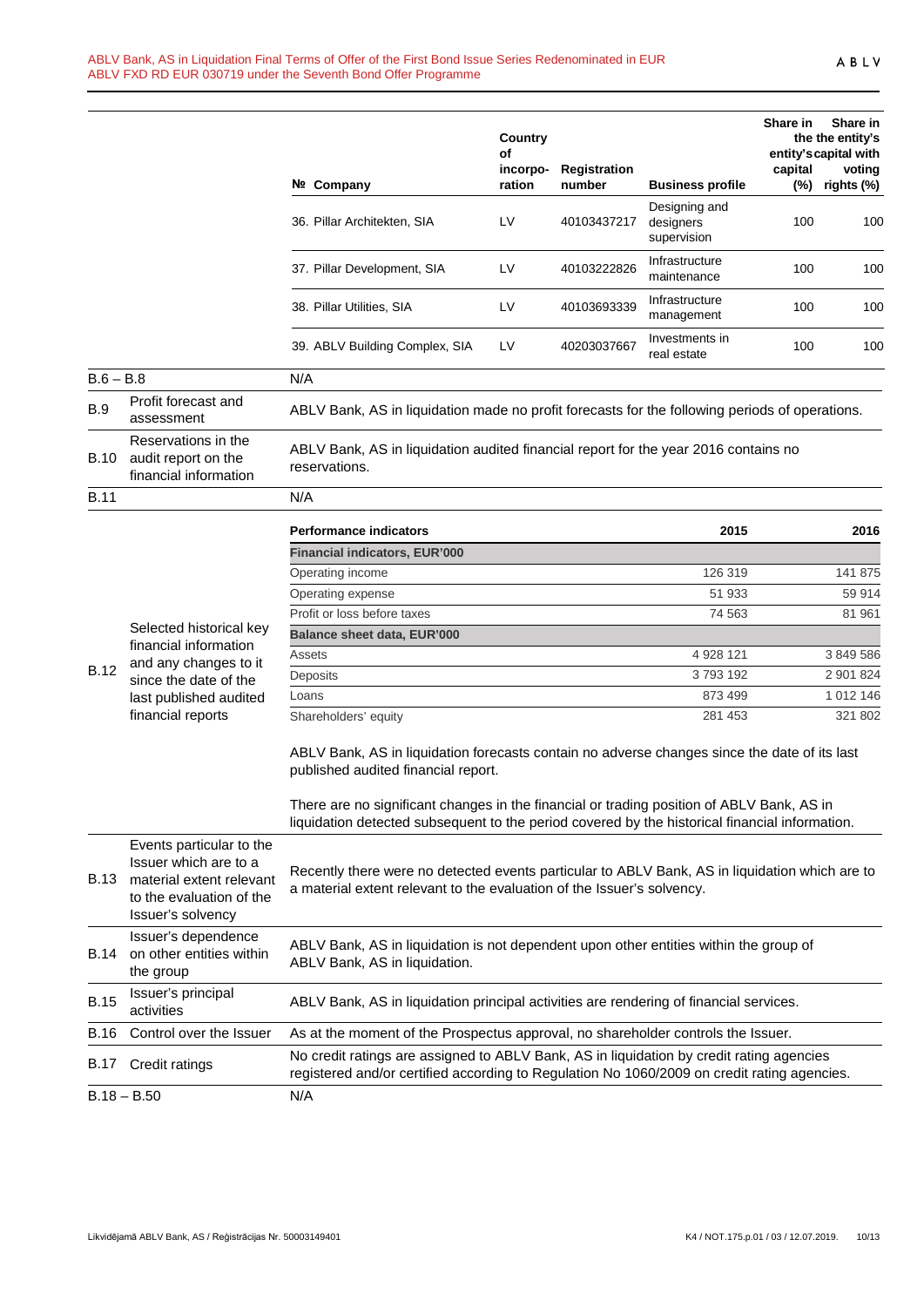|             | <b>Section C. Securities</b>                                |                                                                                                                                                                                                                                                                                 |
|-------------|-------------------------------------------------------------|---------------------------------------------------------------------------------------------------------------------------------------------------------------------------------------------------------------------------------------------------------------------------------|
| C.1         | <b>Bond details</b>                                         | Bonds issued under the First Bond Issue Series Redenominated in EUR -<br>ABLV FXD RD EUR 030719 (ISIN LV0000880060) are dematerialized bearer securities without<br>restraint on alienation.                                                                                    |
| C.2         | Currency of the<br>Bond issue                               | EUR (euro).                                                                                                                                                                                                                                                                     |
| $C.3 - C.4$ |                                                             | N/A                                                                                                                                                                                                                                                                             |
| C.5         | Restrictions on the<br>free transferability of<br>the Bonds | The Bonds are freely transferrable securities that represent the Issuer's debt to the Bondholders<br>without additional collateral. The Bonds are dematerialized bearer securities without restraint on<br>alienation - transferrable securities.                               |
| $C.6 - C.7$ |                                                             | N/A                                                                                                                                                                                                                                                                             |
|             |                                                             | Division of the Bonds into categories<br>The Bonds are not supposed to be divided into categories. Pursuant to these Final Terms,<br>straight Bonds are supposed to be issued.                                                                                                  |
|             |                                                             | Limitations to the rights attached to the Bonds<br>The Bonds are freely transferrable securities without restraint on their alienation.                                                                                                                                         |
|             |                                                             | <b>Interest Rate</b><br>The Annual Interest Rate is fixed, and it is equal to 2.25% (p.a.).                                                                                                                                                                                     |
| C.8,<br>C.9 | Rights attached to<br>the Bonds                             | The date from which interest becomes payable and the due dates for interest<br>The Interest Income shall be accrued starting from 3 July 2017. The Interest Income shall be<br>paid twice a year: on 3 July and 3 January, starting from 3 January 2018, ending on 3 July 2019. |
|             |                                                             | Bond maturity date and repayment procedures<br>The Investor shall receive the Bond Face Value as a lump-sum payment on 3 July 2019.                                                                                                                                             |
|             |                                                             | Bond yield<br>Fixed rate is applied to the Bonds, and therefore the yield does not change.                                                                                                                                                                                      |
|             |                                                             | Representatives of debt security holders<br>Holders of the debt securities may freely determine representatives for exercising the rights<br>attached to the Bonds.                                                                                                             |
| C.10        |                                                             | N/A                                                                                                                                                                                                                                                                             |
| C.11        | Admission of the Bonds<br>to the<br>regulated market        | The Bonds are supposed to be admitted to the regulated market - Baltic Bond List of Nasdaq<br>Riga Stock Exchange.                                                                                                                                                              |
| C.12        | Minimum face value<br>of the issue                          | Pursuant to paragraph 9.3 of the Base Prospectus, the Investor may not apply for purchasing<br>less than 1 (one) Bond.                                                                                                                                                          |
|             | $C.13 - C.22$                                               | N/A                                                                                                                                                                                                                                                                             |

#### **Section D. Risks**

| D.1 |                                     | N/A                                                                                                                                                                                                                                                                                                                                                                                                                           |
|-----|-------------------------------------|-------------------------------------------------------------------------------------------------------------------------------------------------------------------------------------------------------------------------------------------------------------------------------------------------------------------------------------------------------------------------------------------------------------------------------|
|     |                                     | In carrying out its operating activities, ABLV Bank, AS in liquidation is subject to various risks.<br>Most significant risks that may decrease the Issuer's ability to perform its obligations.                                                                                                                                                                                                                              |
| D.2 | Key information<br>on the key risks | Credit risk<br>Credit risk is exposure to potential losses in case of ABLV Bank, AS in liquidation<br>counterparty or debtor being unable to pay the contractual obligations to ABLV Bank, AS<br>in liquidation.                                                                                                                                                                                                              |
|     |                                     | Liquidity risk<br>2.<br>Liquidity is ABLV Bank, AS in liquidation ability to maintain or ensure sufficient cash flow<br>to meet the expected (everyday) or sudden (critical) need for the same in order to provide<br>financing for asset growth or discharge the financial obligations in a due time. This means<br>the ability to turn assets into cash with minimal loss or ensure reasonably priced credit<br>facilities. |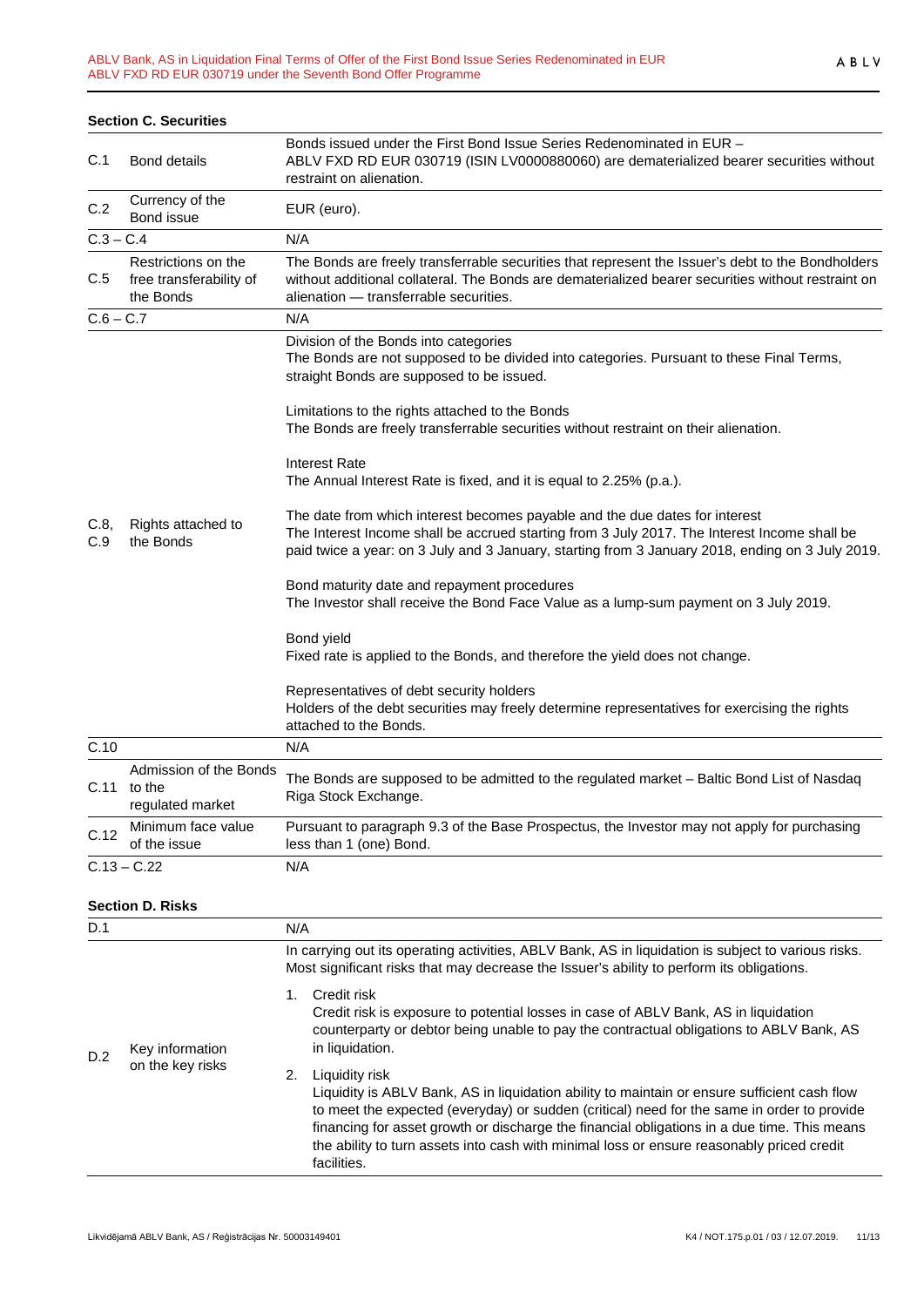|              |                                                   |                                                                                                                                                                                                                                                                                          | 3. Currency exchange rate fluctuation risk<br>ABLV Bank, AS in liquidation is exposed to negative effects of fluctuations in the foreign<br>currency exchange rates on its financial position and cash flow.                                                                                                                                                                                                                                                                                     |
|--------------|---------------------------------------------------|------------------------------------------------------------------------------------------------------------------------------------------------------------------------------------------------------------------------------------------------------------------------------------------|--------------------------------------------------------------------------------------------------------------------------------------------------------------------------------------------------------------------------------------------------------------------------------------------------------------------------------------------------------------------------------------------------------------------------------------------------------------------------------------------------|
|              |                                                   | 4.                                                                                                                                                                                                                                                                                       | Interest rate risk<br>Interest rate risk represents the adverse effect of the market interest rate fluctuations on<br>ABLV Bank, AS in liquidation financial position.                                                                                                                                                                                                                                                                                                                           |
|              |                                                   |                                                                                                                                                                                                                                                                                          | 5. Non-financial risks<br>During the course of its operations, ABLV Bank, AS in liquidation encounters also non-<br>financial risks (including operational risk, reputational risk, etc.) with exposure to sudden<br>loss. The cause of such risks may be, for instance, clerical errors or fraud, break-downs in<br>information systems, insufficient internal control and procedures, etc.                                                                                                     |
|              |                                                   |                                                                                                                                                                                                                                                                                          | 6. Competition risk<br>As at the end of 2016, 86% of total deposits with ABLV Bank, AS in liquidation were the<br>deposits placed by foreign clients. Consequently, operations of the Issuer are only partly<br>subject to competition risk in the local market.                                                                                                                                                                                                                                 |
|              |                                                   |                                                                                                                                                                                                                                                                                          | 7. Legal risk (incl. tax)<br>The risk related to amendments in laws, regulations, and other legal acts, or to<br>implementation of new legal acts, which may result in reorientation of the Issuer's<br>activities or abandonment of particular lines of the Issuer's financial activities. This may<br>have consequent negative impact on the Issuer's earning capacity and stability.                                                                                                          |
|              |                                                   |                                                                                                                                                                                                                                                                                          | Risk factors associated with the Bond issue:                                                                                                                                                                                                                                                                                                                                                                                                                                                     |
|              |                                                   | 1.                                                                                                                                                                                                                                                                                       | Liquidity risk<br>Listing of the Bonds in the Stock Exchange Nasdaq Riga Bond List does not guarantee<br>liquidity of the Bonds, and therefore the Investor should assess potential risk of limited<br>possibilities of selling the Bonds in the secondary market due to insufficient interest of<br>other market players. If there is no sufficient interest in the secondary market (liquidity<br>shortfall), it may be difficult for the Investor to sell the Bonds at adequate market price. |
| D.3          | Information on the risks<br>specific to the Bonds | 2.                                                                                                                                                                                                                                                                                       | Price risk<br>Price of the Bonds in the secondary market may fluctuate in accordance with the<br>Investors' interest, which can be affected by macroeconomic processes, events<br>concerning one or several Investors, and also, inter alia, events concerning the Issuer.<br>The Investors' opportunities of gaining profit may vary accordingly from time to time.                                                                                                                             |
|              |                                                   | 3.                                                                                                                                                                                                                                                                                       | Legal risk (incl. tax)<br>The risk related to amendments in legislation, regulations and other legal acts, or to<br>implementation of new legal acts, which may cause additional expenses or reduce return<br>on investment. This risk also covers possible changes in applicable tax assessment and<br>withholding procedures.                                                                                                                                                                  |
| $D.4 - D.6$  |                                                   | N/A                                                                                                                                                                                                                                                                                      |                                                                                                                                                                                                                                                                                                                                                                                                                                                                                                  |
|              | <b>Section E. Offer</b>                           |                                                                                                                                                                                                                                                                                          |                                                                                                                                                                                                                                                                                                                                                                                                                                                                                                  |
| $E.1 - E.2a$ |                                                   | N/A                                                                                                                                                                                                                                                                                      |                                                                                                                                                                                                                                                                                                                                                                                                                                                                                                  |
| E.2b         | Reasons for the<br>Bond offer                     | Objective of offering the Bond Issue Series shall be raising of funds that the Issuer will use for<br>financing its operating activities, including without limitation:<br>improvement of the ABLV Bank, AS in liquidation assets' and liabilities' distribution into<br>maturity bands; |                                                                                                                                                                                                                                                                                                                                                                                                                                                                                                  |
|              |                                                   |                                                                                                                                                                                                                                                                                          | increase and maintenance of the liquidity level required for activities of ABLV Bank, AS in<br>liquidation.                                                                                                                                                                                                                                                                                                                                                                                      |
|              |                                                   |                                                                                                                                                                                                                                                                                          | The total redenominated amount of the issue is equal to 61 043 829.80 EUR (sixty-one million<br>forty-three thousand eight hundred twenty-nine euro and eighty euro cents).                                                                                                                                                                                                                                                                                                                      |
| E.3          | Terms and<br>conditions of the                    |                                                                                                                                                                                                                                                                                          | The public offer start date is 25 May 2017.                                                                                                                                                                                                                                                                                                                                                                                                                                                      |
|              | offer                                             |                                                                                                                                                                                                                                                                                          |                                                                                                                                                                                                                                                                                                                                                                                                                                                                                                  |

A representative of the Investment Company or the Investor itself, provided it has a financial instruments account opened with ABLV Bank, AS in liquidation, shall submit an order to the Issuer, using the sample form "Financial Instruments' Trade Order" appended hereto, on